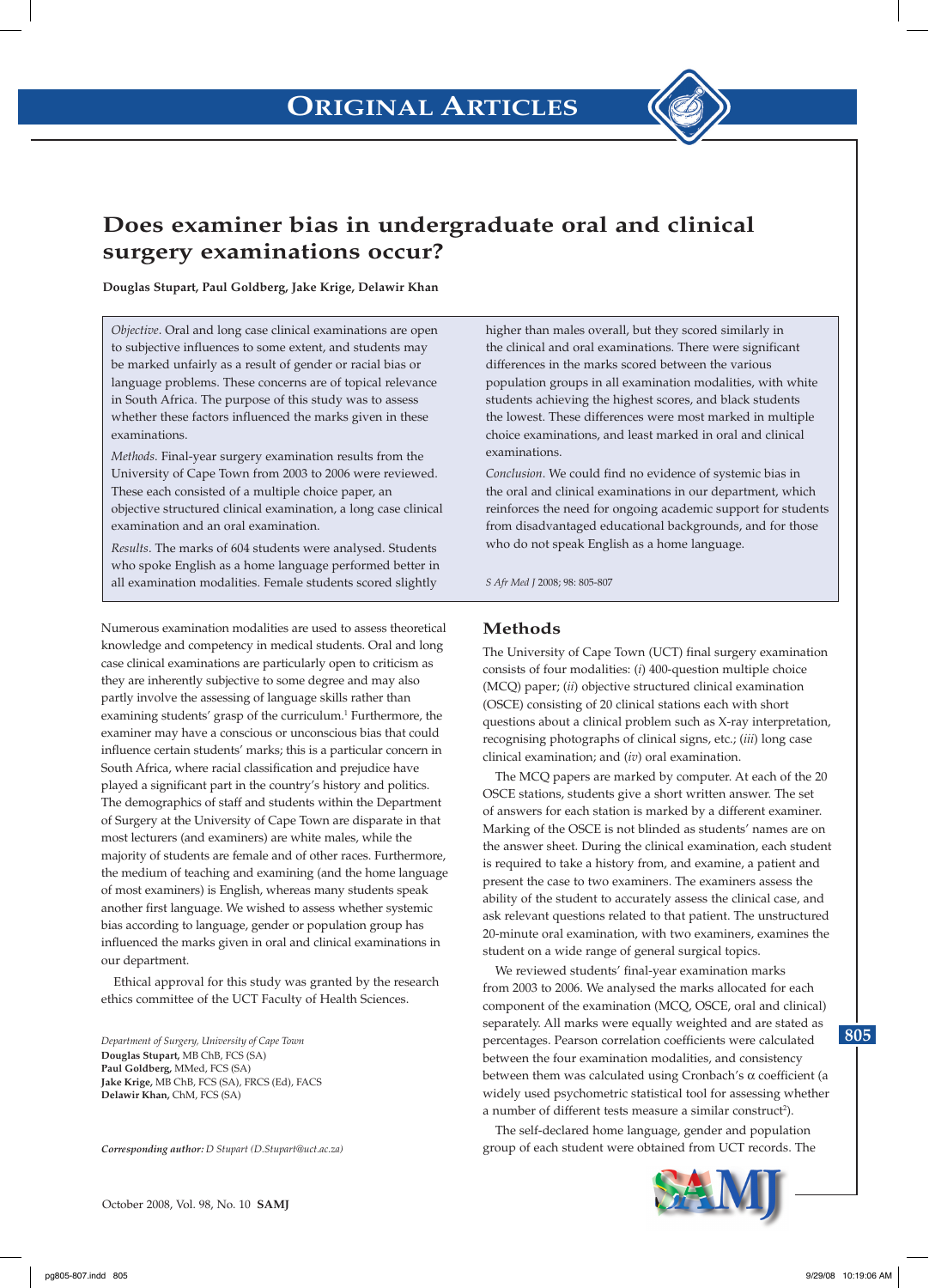**ORIGINAL ARTICLES**

terms 'white', 'coloured', 'Indian' and 'African' are used as they were population groups as defined by racial classification legislation formerly in South Africa. We do not consider these terms legitimate, except to acknowledge that the different experiences of people so categorised have led to persistent inequities.

Statistical analysis was done using MedCalc (Mariakerke, Belgium) software. Continuous variables were analysed using the Student's *t*-test (when two sets of data were compared) or Kruskal-Wallis test (when more than two groups were compared). Categorical data were compared using the chisquare test. In all instances where parametric statistical tests were used, the data fulfilled the required criteria of normality and equal variance. All results are stated as mean (95% confidence interval (CI)) unless otherwise stated.

## **Results**

Between 2003 and 2006, 694 students sat the final surgery examinations. Demographic data were incomplete for 90 students and were excluded from the study, leaving 604 for analysis, comprising 369 female and 235 male students. One hundred and seventy students described themselves as African, 99 as coloured, 102 as Indian and 233 as white. English was the first language of 437 students, while 167 spoke another home language. Population group was significantly associated with home language. English was the home language of 222/233 white, 96/102 Indian, 96/99 coloured and 23/146 African students (*p*<0.0001).

The highest correlation coefficient between examination modalities was between the MCQ and OSCE examinations (0.53). The lowest correlation was between the oral and clinical examinations (0.31). The correlation coefficients between the other combinations of examination modalities were all between 0.34 and 0.36. The *p*-values for correlation were <0.0001 in all cases. Cronbach's α coefficient for consistency between the examinations was 0.74, which shows adequate consistency.<sup>2</sup>

Students whose home language was English scored significantly higher marks in each of the examination modalities compared with students who spoke another home language. The mean marks were 63.5 (62.8 - 64.3) v. 57.3(55.9 - 58.6) in the MCQ, 68.8 (68.1 - 69.5) v. 63.1 (61.9 - 64.3) in the

OSCE, 67.4 (66.8 - 68) v. 64.2 (63.1 - 65.2) in the oral and 68.6 (68.1 - 69.1) v. 65.1 (64.1 - 66.1) in the clinical examination; and *p*-values were <0.0001 in all cases.

There was a small but statistically significant difference in the overall marks of female and male students (67.9 (67.3 - 68.5) v. 64.9 (64.2 - 65.6), *p*=0.02). Female students scored significantly higher marks in the MCQ (62.5 (61.6 - 63.4) v. 60.6 (59.5 - 61.8), *p*=0.01) and OSCE (68.1 (67.3 - 68.9) v. 65.9 (64.8 - 66.9), *p*=0.001) examinations, but there was no significant gender difference in performance in the oral (66.8 (66.1 - 67.4) v. 66.0 (65.2 - 66.9), *p*=0.17) and clinical (67.9 (67.3 - 68.5) v. 67.1 (66.4 - 67.9), *p*=0.1) examinations.

The mean marks for the four examination modalities in each of the population groups are illustrated in Fig. 1 and Table I. There were significant  $(p<0.0001)$  differences in the marks scored between the population groups in all examination modalities, with white students achieving the highest scores and African students the lowest. The difference in marks scored according to population group was most marked in the MCQ examination, and least marked in the oral and clinical examinations. When analysed according to population group, but including only those students who spoke English as their home language, these trends persisted but were less marked (Table II). *Fig 1. Marks achieved by students from different population groups in their final MB ChB*



*Fig 1. Marks achieved by students from different population groups in their final MB ChB surgery examinations.*

### **Table I. Marks (stated as mean (95% CI)) achieved in the four examination modalities by students of different population groups**

|     | Population group |                      |                      |                     |                     |            |  |  |  |
|-----|------------------|----------------------|----------------------|---------------------|---------------------|------------|--|--|--|
| 806 |                  | African              | Coloured             | Indian              | White               | $p$ -value |  |  |  |
|     | <b>MCO</b>       | $56.4(55.2 - 57.7)$  | $61.3(59.8-62.8)$    | $60.4(58.8-61.9)$   | $66.5(65.5 - 67.5)$ | < 0.0001   |  |  |  |
|     | <b>OSCE</b>      | $62.5(61.4-63.6)$    | $66.3(64.7 - 68.0)$  | $66.9(65.5 - 68.3)$ | $71.2(70.3 - 72.1)$ | < 0.0001   |  |  |  |
|     | Oral             | $63.9(64.3 - 66.2)$  | $65.5(64.1 - 66.9)$  | $66.6(65.6 - 67.7)$ | $68.7(67.9-69.5)$   | < 0.0001   |  |  |  |
|     | Clinical         | $65.3(64.3 - 66.2)$  | $68.0 (67.0 - 69.1)$ | $67.1(66.0 - 68.3)$ | $69.4(68.7 - 70.0)$ | < 0.0001   |  |  |  |
|     | Total            | $62.0 (61.3 - 62.8)$ | $65.3(64.3 - 66.2)$  | $65.3(64.4 - 66.1)$ | $68.9(68.3-69.5)$   | < 0.0001   |  |  |  |

October 2008, Vol. 98, No. 10 **SAMJ**